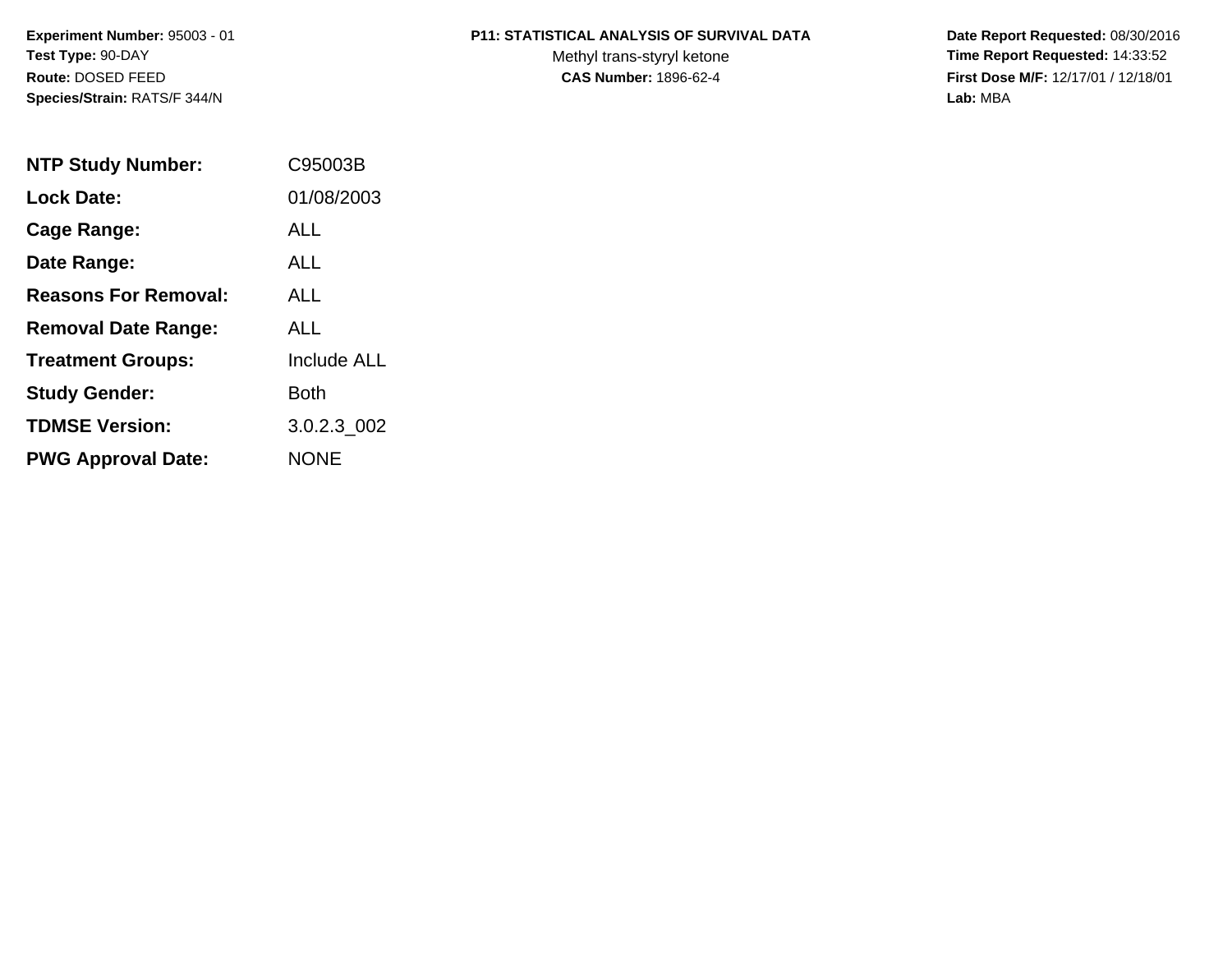Methyl trans-styryl ketone<br>CAS Number: 1896-62-4

 **Date Report Requested:** 08/30/2016 **Time Report Requested:** 14:33:52 **First Dose M/F:** 12/17/01 / 12/18/01<br>Lab: MBA **Lab:** MBA

## **MALE RATS**

FIRST TERMINAL SACRIFICE AT **92** DAYS

| <b>DOSE = VEHICLE CONTROL</b> |                      |                           |                    |  |  |
|-------------------------------|----------------------|---------------------------|--------------------|--|--|
| <b>TOTAL 10</b>               | UNCENSORED DEATHS 0  | CENSORED DEATHS 0         | <b>TERMINAL 10</b> |  |  |
| UNCENSORED DEATH DAYS         |                      |                           |                    |  |  |
| None                          |                      |                           |                    |  |  |
| <b>CENSORED DEATH DAYS</b>    |                      |                           |                    |  |  |
| None                          |                      |                           |                    |  |  |
| <b>DOSE = CONTROL SPECIAL</b> |                      |                           |                    |  |  |
| <b>TOTAL 10</b>               | UNCENSORED DEATHS 0  | CENSORED DEATHS 10        | TERMINAL 0         |  |  |
| UNCENSORED DEATH DAYS         |                      |                           |                    |  |  |
| None                          |                      |                           |                    |  |  |
| <b>CENSORED DEATH DAYS</b>    |                      |                           |                    |  |  |
| 24<br>24<br>24                | 24<br>24<br>24<br>24 | 24<br>24<br>24            |                    |  |  |
| $DOSE = 0.025%$               |                      |                           |                    |  |  |
| TOTAL 10                      | UNCENSORED DEATHS 0  | CENSORED DEATHS 0         | <b>TERMINAL 10</b> |  |  |
| UNCENSORED DEATH DAYS         |                      |                           |                    |  |  |
| None                          |                      |                           |                    |  |  |
| <b>CENSORED DEATH DAYS</b>    |                      |                           |                    |  |  |
| None                          |                      |                           |                    |  |  |
| $DOSE = 0.025%$ SPECIAL       |                      |                           |                    |  |  |
| <b>TOTAL 10</b>               | UNCENSORED DEATHS 0  | <b>CENSORED DEATHS 10</b> | TERMINAL 0         |  |  |
| UNCENSORED DEATH DAYS         |                      |                           |                    |  |  |
| None                          |                      |                           |                    |  |  |
| <b>CENSORED DEATH DAYS</b>    |                      |                           |                    |  |  |
| 24<br>4<br>4                  | 24<br>24<br>24<br>24 | 24<br>24<br>24            |                    |  |  |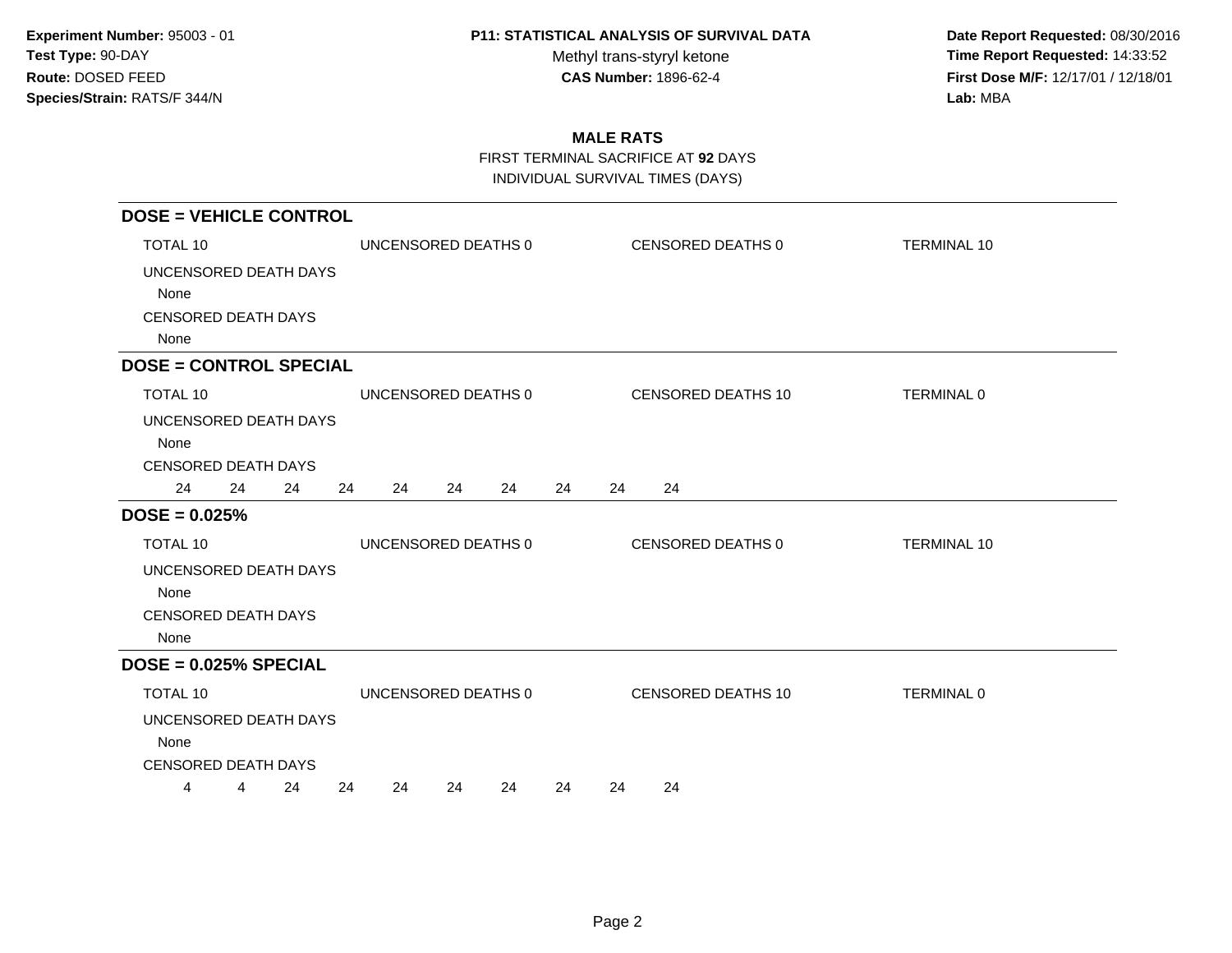Methyl trans-styryl ketone<br>CAS Number: 1896-62-4

 **Date Report Requested:** 08/30/2016 **Time Report Requested:** 14:33:52 **First Dose M/F:** 12/17/01 / 12/18/01<br>Lab: MBA **Lab:** MBA

## **MALE RATS**

FIRST TERMINAL SACRIFICE AT **92** DAYS

| $DOSE = 0.05%$                                                                |                      |                           |                    |  |  |
|-------------------------------------------------------------------------------|----------------------|---------------------------|--------------------|--|--|
| TOTAL 10                                                                      | UNCENSORED DEATHS 0  | CENSORED DEATHS 0         | <b>TERMINAL 10</b> |  |  |
| UNCENSORED DEATH DAYS<br>None<br><b>CENSORED DEATH DAYS</b><br>None           |                      |                           |                    |  |  |
| $DOSE = 0.05\% SPECIAL$                                                       |                      |                           |                    |  |  |
| TOTAL 10                                                                      | UNCENSORED DEATHS 0  | <b>CENSORED DEATHS 10</b> | TERMINAL 0         |  |  |
| UNCENSORED DEATH DAYS<br>None<br><b>CENSORED DEATH DAYS</b><br>24<br>24<br>24 | 24<br>24<br>24<br>24 | 24<br>24<br>24            |                    |  |  |
| $DOSE = 0.1%$                                                                 |                      |                           |                    |  |  |
| TOTAL 10                                                                      | UNCENSORED DEATHS 0  | CENSORED DEATHS 0         | <b>TERMINAL 10</b> |  |  |
| UNCENSORED DEATH DAYS<br>None<br><b>CENSORED DEATH DAYS</b><br>None           |                      |                           |                    |  |  |
| $DOSE = 0.1%$ SPECIAL                                                         |                      |                           |                    |  |  |
| TOTAL 10<br>UNCENSORED DEATH DAYS<br>None<br><b>CENSORED DEATH DAYS</b>       | UNCENSORED DEATHS 0  | <b>CENSORED DEATHS 10</b> | TERMINAL 0         |  |  |
| 24<br>24<br>4                                                                 | 24<br>24<br>24<br>24 | 24<br>24<br>24            |                    |  |  |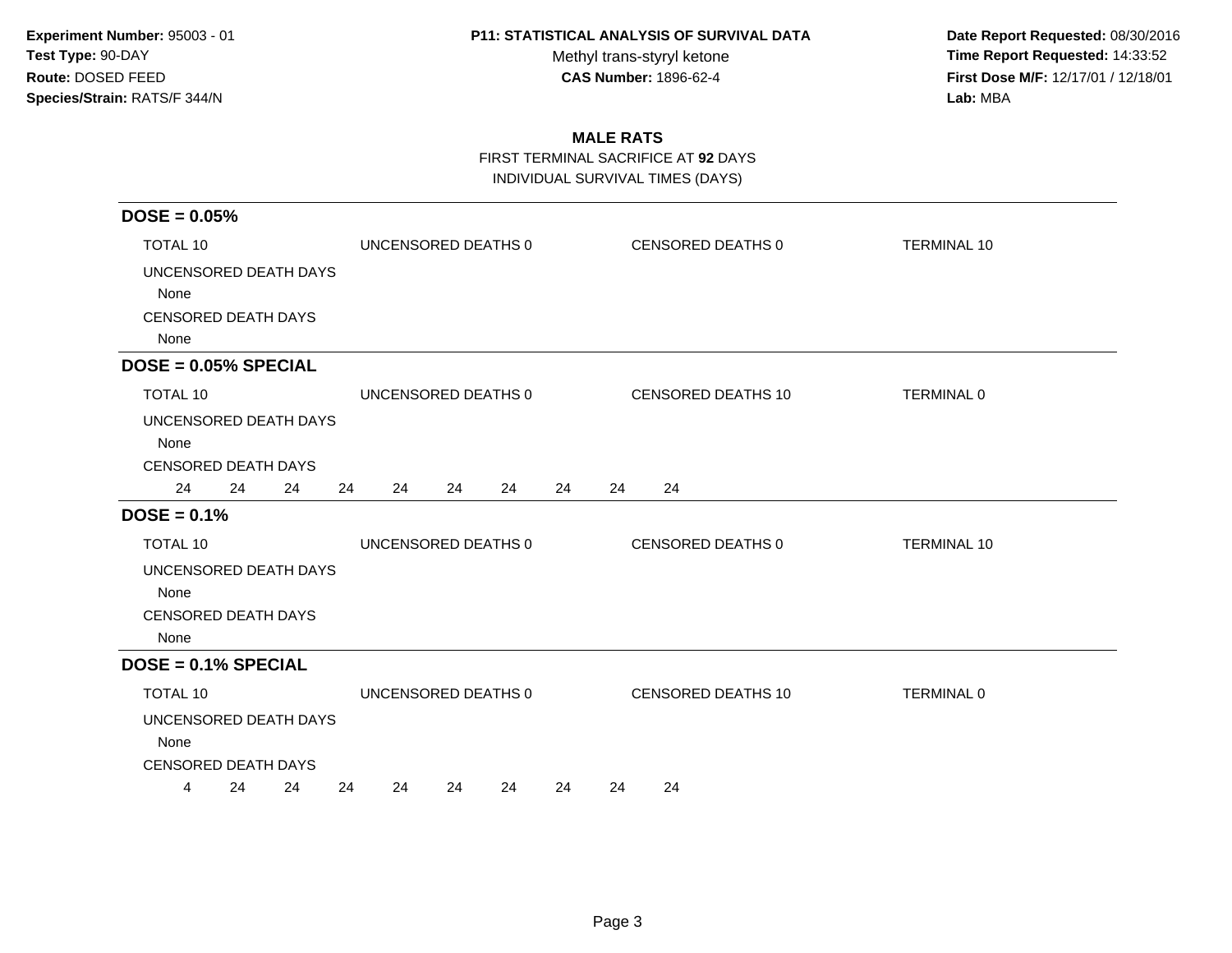Methyl trans-styryl ketone<br>CAS Number: 1896-62-4

 **Date Report Requested:** 08/30/2016 **Time Report Requested:** 14:33:52 **First Dose M/F:** 12/17/01 / 12/18/01<br>Lab: MBA **Lab:** MBA

## **MALE RATS**

FIRST TERMINAL SACRIFICE AT **92** DAYS

| $DOSE = 0.2%$                                                       |                      |                           |                    |  |  |
|---------------------------------------------------------------------|----------------------|---------------------------|--------------------|--|--|
| <b>TOTAL 10</b>                                                     | UNCENSORED DEATHS 0  | CENSORED DEATHS 0         | <b>TERMINAL 10</b> |  |  |
| UNCENSORED DEATH DAYS                                               |                      |                           |                    |  |  |
| None                                                                |                      |                           |                    |  |  |
| <b>CENSORED DEATH DAYS</b>                                          |                      |                           |                    |  |  |
| None                                                                |                      |                           |                    |  |  |
| $DOSE = 0.2%$ SPECIAL                                               |                      |                           |                    |  |  |
| <b>TOTAL 10</b>                                                     | UNCENSORED DEATHS 0  | <b>CENSORED DEATHS 10</b> | <b>TERMINAL 0</b>  |  |  |
| UNCENSORED DEATH DAYS<br>None<br><b>CENSORED DEATH DAYS</b>         |                      |                           |                    |  |  |
| 24<br>24<br>24                                                      | 24<br>24<br>24<br>24 | 24<br>24<br>24            |                    |  |  |
| $DOSE = 0.4%$                                                       |                      |                           |                    |  |  |
| <b>TOTAL 10</b>                                                     | UNCENSORED DEATHS 0  | CENSORED DEATHS 0         | <b>TERMINAL 10</b> |  |  |
| UNCENSORED DEATH DAYS<br>None<br><b>CENSORED DEATH DAYS</b><br>None |                      |                           |                    |  |  |
| $DOSE = 0.4%$ SPECIAL                                               |                      |                           |                    |  |  |
| <b>TOTAL 10</b>                                                     | UNCENSORED DEATHS 0  | <b>CENSORED DEATHS 10</b> | <b>TERMINAL 0</b>  |  |  |
| UNCENSORED DEATH DAYS<br>None<br><b>CENSORED DEATH DAYS</b>         |                      |                           |                    |  |  |
| 24<br>24<br>24                                                      | 24<br>24<br>24<br>24 | 24<br>24<br>24            |                    |  |  |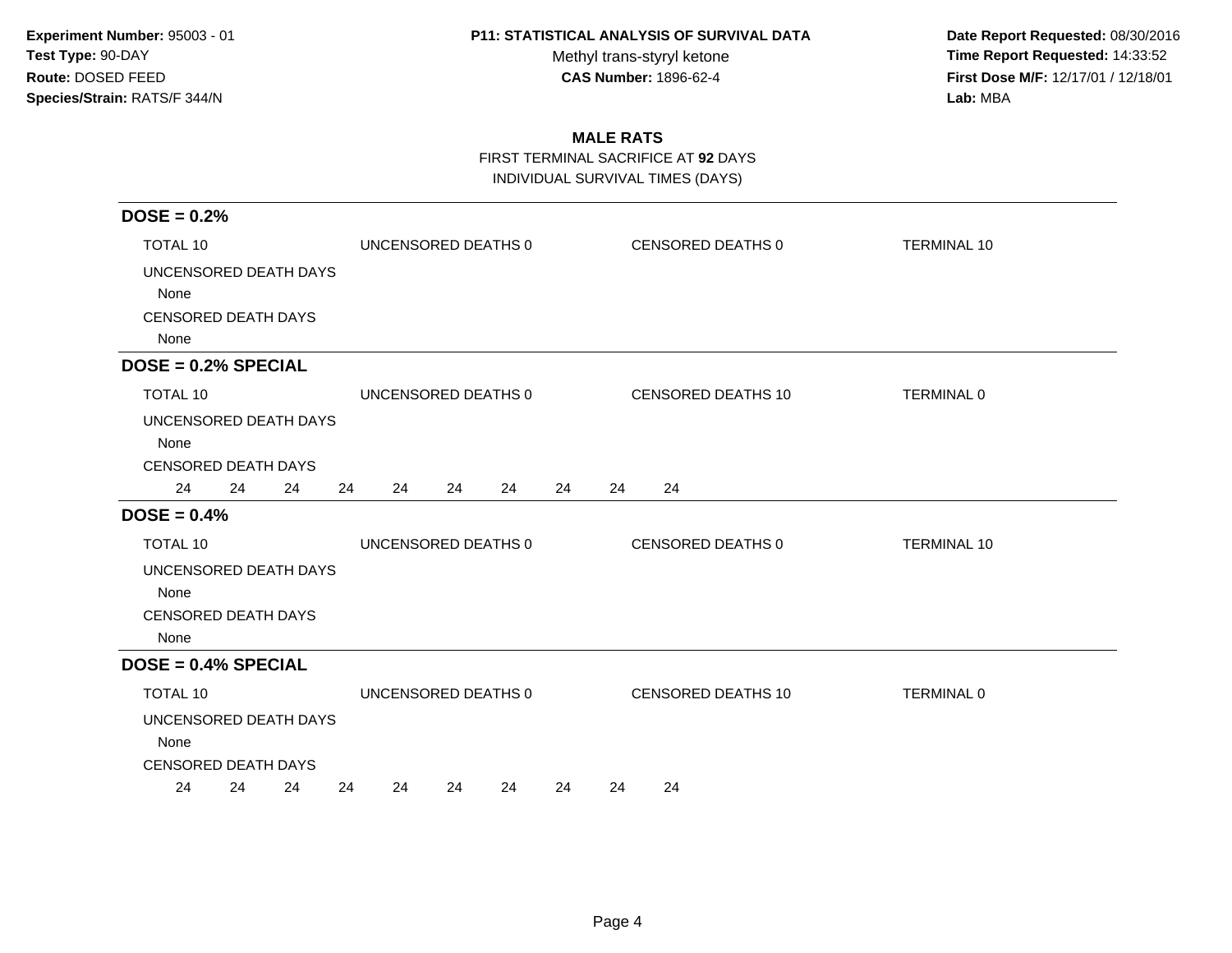#### **P11: STATISTICAL ANALYSIS OF SURVIVAL DATA**

Methyl trans-styryl ketone<br>CAS Number: 1896-62-4

 **Date Report Requested:** 08/30/2016 **Time Report Requested:** 14:33:52 **First Dose M/F:** 12/17/01 / 12/18/01<br>**Lab:** MBA **Lab:** MBA

# **MALE RATS**

FIRST TERMINAL SACRIFICE AT **92** DAYS

| <b>KAPLAN-MEIER SURVIVAL PROBABILITY ESTIMATES (%)</b> |                                                             |       |       |       |                    |       |       |       |       |       |  |  |
|--------------------------------------------------------|-------------------------------------------------------------|-------|-------|-------|--------------------|-------|-------|-------|-------|-------|--|--|
| <b>DOSE</b>                                            |                                                             |       |       |       | <b>TIME (DAYS)</b> |       |       |       |       |       |  |  |
|                                                        | 10<br>20<br>30<br>40<br>50<br>60<br>70<br>80<br>90<br>92(A) |       |       |       |                    |       |       |       |       |       |  |  |
| <b>VEHICLE CONTROL</b>                                 | 100.0                                                       | 100.0 | 100.0 | 100.0 | 100.0              | 100.0 | 100.0 | 100.0 | 100.0 | 100.0 |  |  |
| <b>CONTROL SPECIAL</b>                                 | 100.0                                                       | 100.0 | 0.0   | 0.0   | 0.0                | 0.0   | 0.0   | 0.0   | 0.0   | 0.0   |  |  |
| 0.025%                                                 | 100.0                                                       | 100.0 | 100.0 | 100.0 | 100.0              | 100.0 | 100.0 | 100.0 | 100.0 | 100.0 |  |  |
| 0.025% SPECIAL                                         | 100.0                                                       | 100.0 | 0.0   | 0.0   | 0.0                | 0.0   | 0.0   | 0.0   | 0.0   | 0.0   |  |  |
| 0.05%                                                  | 100.0                                                       | 100.0 | 100.0 | 100.0 | 100.0              | 100.0 | 100.0 | 100.0 | 100.0 | 100.0 |  |  |
| 0.05% SPECIAL                                          | 100.0                                                       | 100.0 | 0.0   | 0.0   | 0.0                | 0.0   | 0.0   | 0.0   | 0.0   | 0.0   |  |  |
| 0.1%                                                   | 100.0                                                       | 100.0 | 100.0 | 100.0 | 100.0              | 100.0 | 100.0 | 100.0 | 100.0 | 100.0 |  |  |
| 0.1% SPECIAL                                           | 100.0                                                       | 100.0 | 0.0   | 0.0   | 0.0                | 0.0   | 0.0   | 0.0   | 0.0   | 0.0   |  |  |
| 0.2%                                                   | 100.0                                                       | 100.0 | 100.0 | 100.0 | 100.0              | 100.0 | 100.0 | 100.0 | 100.0 | 100.0 |  |  |
| 0.2% SPECIAL                                           | 100.0                                                       | 100.0 | 0.0   | 0.0   | 0.0                | 0.0   | 0.0   | 0.0   | 0.0   | 0.0   |  |  |
| 0.4%                                                   | 100.0                                                       | 100.0 | 100.0 | 100.0 | 100.0              | 100.0 | 100.0 | 100.0 | 100.0 | 100.0 |  |  |
| 0.4% SPECIAL                                           | 100.0                                                       | 100.0 | 0.0   | 0.0   | 0.0                | 0.0   | 0.0   | 0.0   | 0.0   | 0.0   |  |  |

(A) FIRST TERMINAL SACRIFICE<br>(B) THE FIRST ENTRY IS THE TREND TEST (TARONE, 1975) RESULT. SUBSEQUENT ENTRIES ARE THE RESULTS OF PAIRWISE TESTS (COX, 1972). NEGATIVE TRENDS ARE INDICATED BY "N".<br>(C) MEAN OF ALL UNCENSORED D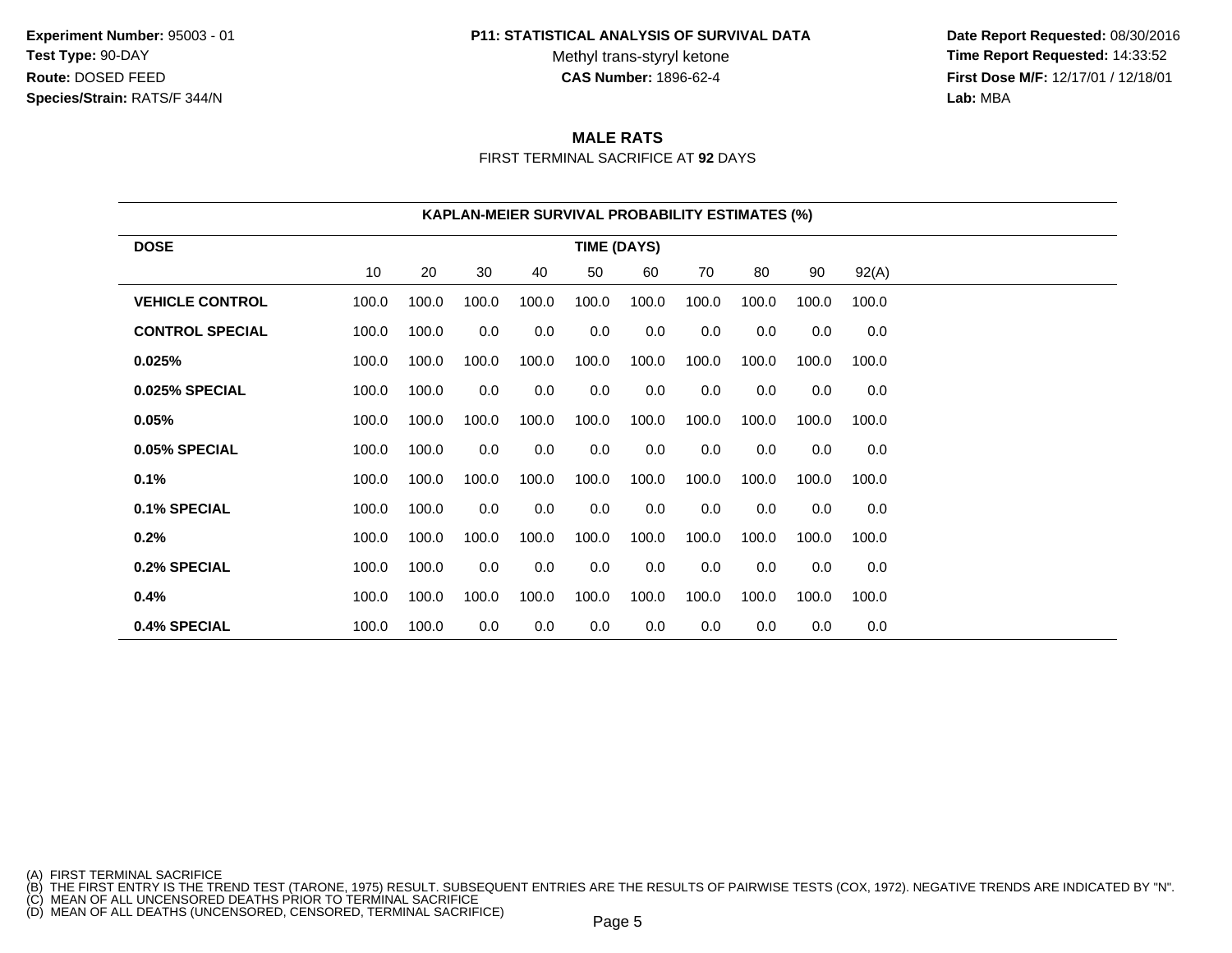Methyl trans-styryl ketone<br>CAS Number: 1896-62-4

 **Date Report Requested:** 08/30/2016 **Time Report Requested:** 14:33:52 **First Dose M/F:** 12/17/01 / 12/18/01<br>**Lab:** MBA **Lab:** MBA

### **MALE RATS**

FIRST TERMINAL SACRIFICE AT **92** DAYS

| <b>SURVIVAL SUMMARY STATISTICS</b>                                  |                        |                        |               |                |  |  |  |  |  |
|---------------------------------------------------------------------|------------------------|------------------------|---------------|----------------|--|--|--|--|--|
| <b>DOSE</b>                                                         | <b>VEHICLE CONTROL</b> | <b>CONTROL SPECIAL</b> | 0.025%        | 0.025% SPECIAL |  |  |  |  |  |
| SURVIVAL AT END OF STUDY<br>(KAPLAN-MEIER)                          | 100.0%                 | 0.0%                   | 100.0%        | $0.0\%$        |  |  |  |  |  |
| <b>SIGNIFICANCE (B)</b><br>(LIFE TABLE)                             | -----                  | -----                  | $- - - - -$   | -----          |  |  |  |  |  |
| <b>MEAN DAY OF</b><br><b>NATURAL DEATHS (C)</b><br>(STANDARD ERROR) | ٠<br>(.)               | ٠<br>(.)               | (.)           | ٠<br>(.)       |  |  |  |  |  |
| <b>MEAN LIFE SPAN (D)</b><br>(STANDARD ERROR)                       | 92.0<br>(0.0)          | 24.0<br>(0.0)          | 92.0<br>(0.0) | 20.0<br>(2.7)  |  |  |  |  |  |
| <b>DOSE</b>                                                         | 0.05%                  | 0.05% SPECIAL          | 0.1%          | 0.1% SPECIAL   |  |  |  |  |  |
| SURVIVAL AT END OF STUDY<br>(KAPLAN-MEIER)                          | 100.0%                 | 0.0%                   | 100.0%        | $0.0\%$        |  |  |  |  |  |
| <b>SIGNIFICANCE (B)</b><br>(110)                                    | -----                  | $- - - - -$            | -----         | $- - - - -$    |  |  |  |  |  |

0 24.0 92.0 22.0

(0.0)  $(0.0)$  (0.0)  $(2.0)$ 

(LIFE TABLE)

**MEAN DAY OF** . . . . **NATURAL DEATHS (C)** (.) (.) (.) (.) (STANDARD ERROR)**MEAN LIFE SPAN (D)**(STANDARD ERROR)

(A) FIRST TERMINAL SACRIFICE<br>(B) THE FIRST ENTRY IS THE TREND TEST (TARONE, 1975) RESULT. SUBSEQUENT ENTRIES ARE THE RESULTS OF PAIRWISE TESTS (COX, 1972). NEGATIVE TRENDS ARE INDICATED BY "N".<br>(C) MEAN OF ALL UNCENSORED D

92.0

(0.0)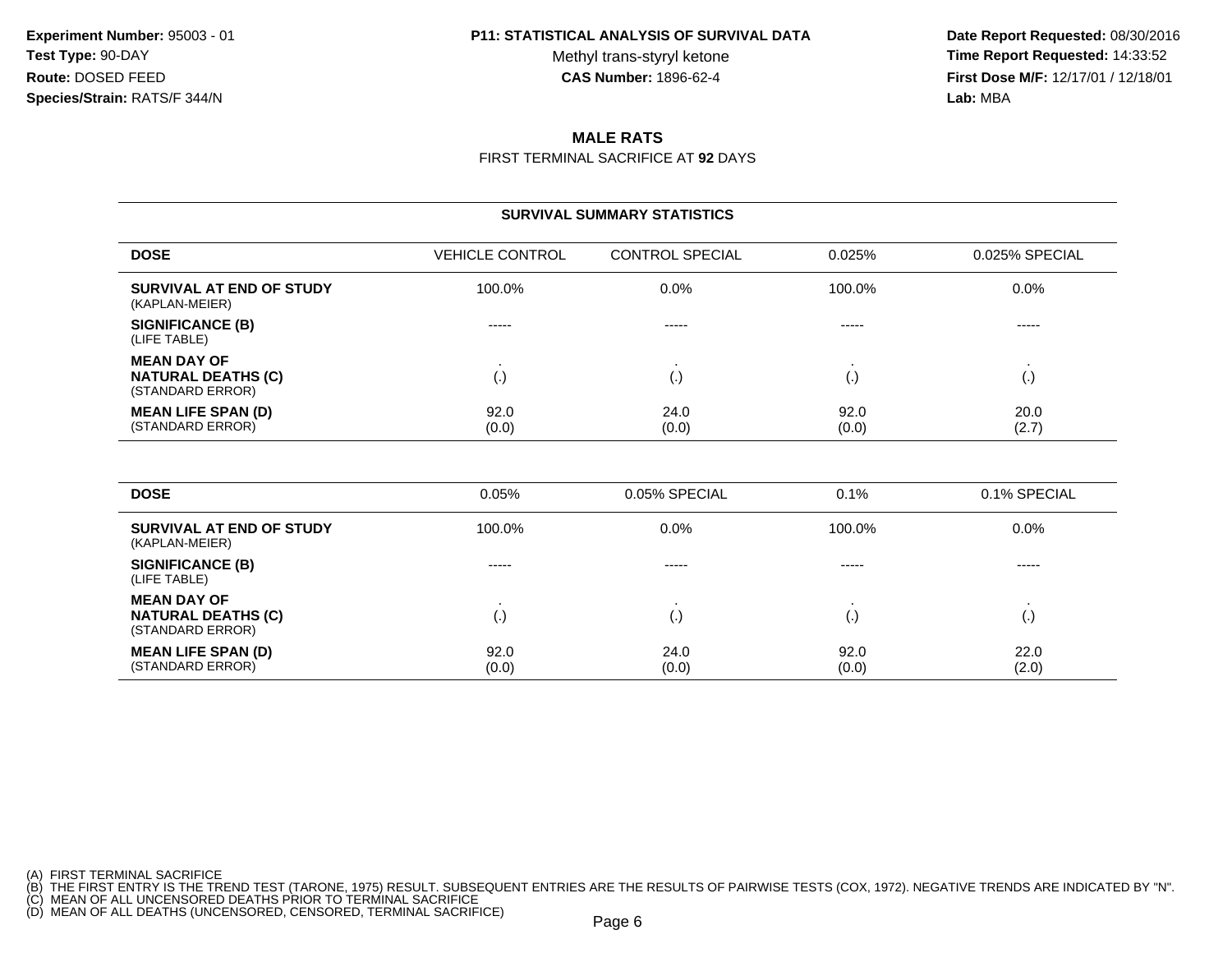#### **P11: STATISTICAL ANALYSIS OF SURVIVAL DATA**

Methyl trans-styryl ketone<br>CAS Number: 1896-62-4

 **Date Report Requested:** 08/30/2016 **Time Report Requested:** 14:33:52 **First Dose M/F:** 12/17/01 / 12/18/01<br>**Lab:** MBA **Lab:** MBA

### **MALE RATS**

FIRST TERMINAL SACRIFICE AT **92** DAYS

| <b>SURVIVAL SUMMARY STATISTICS</b>                                  |               |               |               |                      |  |  |  |  |
|---------------------------------------------------------------------|---------------|---------------|---------------|----------------------|--|--|--|--|
| <b>DOSE</b>                                                         | 0.2%          | 0.2% SPECIAL  | 0.4%          | 0.4% SPECIAL         |  |  |  |  |
| SURVIVAL AT END OF STUDY<br>(KAPLAN-MEIER)                          | 100.0%        | $0.0\%$       | 100.0%        | $0.0\%$              |  |  |  |  |
| <b>SIGNIFICANCE (B)</b><br>(LIFE TABLE)                             | -----         | -----         | -----         | -----                |  |  |  |  |
| <b>MEAN DAY OF</b><br><b>NATURAL DEATHS (C)</b><br>(STANDARD ERROR) | (.)           | (.,           | I.,           | $\left(\cdot\right)$ |  |  |  |  |
| <b>MEAN LIFE SPAN (D)</b><br>(STANDARD ERROR)                       | 92.0<br>(0.0) | 24.0<br>(0.0) | 92.0<br>(0.0) | 24.0<br>(0.0)        |  |  |  |  |

<sup>(</sup>A) FIRST TERMINAL SACRIFICE<br>(B) THE FIRST ENTRY IS THE TREND TEST (TARONE, 1975) RESULT. SUBSEQUENT ENTRIES ARE THE RESULTS OF PAIRWISE TESTS (COX, 1972). NEGATIVE TRENDS ARE INDICATED BY "N".<br>(C) MEAN OF ALL UNCENSORED D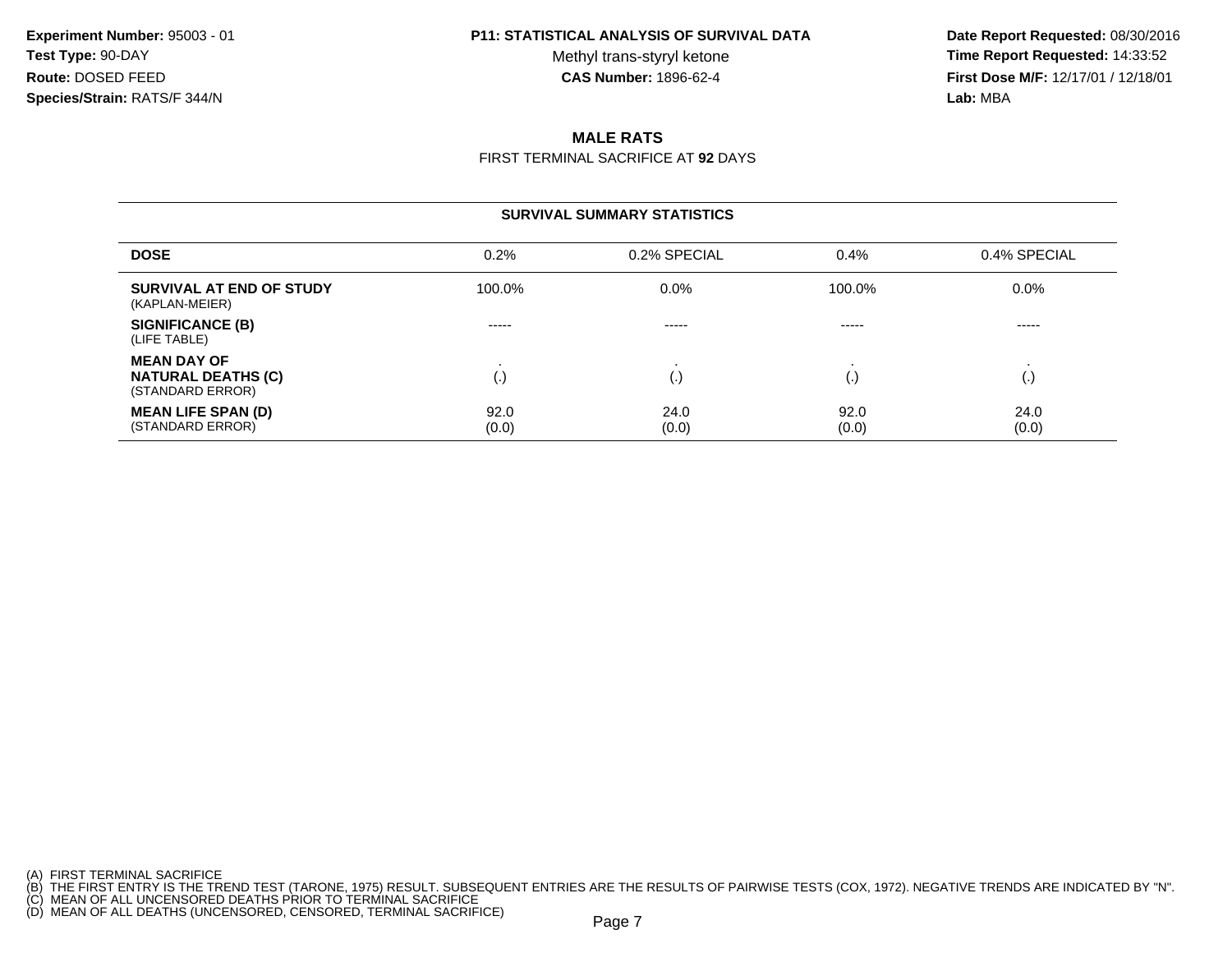Methyl trans-styryl ketone<br>CAS Number: 1896-62-4

 **Date Report Requested:** 08/30/2016 **Time Report Requested:** 14:33:52 **First Dose M/F:** 12/17/01 / 12/18/01<br>Lab: MBA **Lab:** MBA

## **FEMALE RATS**

FIRST TERMINAL SACRIFICE AT **92** DAYS

| <b>DOSE = VEHICLE CONTROL</b>                                           |    |    |    |                                          |    |    |    |    |    |                    |                    |  |  |
|-------------------------------------------------------------------------|----|----|----|------------------------------------------|----|----|----|----|----|--------------------|--------------------|--|--|
| TOTAL 10                                                                |    |    |    | UNCENSORED DEATHS 0<br>CENSORED DEATHS 0 |    |    |    |    |    |                    | <b>TERMINAL 10</b> |  |  |
| UNCENSORED DEATH DAYS                                                   |    |    |    |                                          |    |    |    |    |    |                    |                    |  |  |
| None                                                                    |    |    |    |                                          |    |    |    |    |    |                    |                    |  |  |
| <b>CENSORED DEATH DAYS</b>                                              |    |    |    |                                          |    |    |    |    |    |                    |                    |  |  |
| None                                                                    |    |    |    |                                          |    |    |    |    |    |                    |                    |  |  |
| <b>DOSE = CONTROL SPECIAL</b>                                           |    |    |    |                                          |    |    |    |    |    |                    |                    |  |  |
| TOTAL 10                                                                |    |    |    | UNCENSORED DEATHS 0                      |    |    |    |    |    | CENSORED DEATHS 10 | <b>TERMINAL 0</b>  |  |  |
| UNCENSORED DEATH DAYS<br>None                                           |    |    |    |                                          |    |    |    |    |    |                    |                    |  |  |
| <b>CENSORED DEATH DAYS</b><br>24                                        | 24 | 24 | 24 | 24                                       | 24 | 24 | 24 | 24 | 24 |                    |                    |  |  |
| $DOSE = 0.025%$                                                         |    |    |    |                                          |    |    |    |    |    |                    |                    |  |  |
| <b>TOTAL 10</b>                                                         |    |    |    | UNCENSORED DEATHS 0                      |    |    |    |    |    | CENSORED DEATHS 0  | <b>TERMINAL 10</b> |  |  |
| UNCENSORED DEATH DAYS<br>None<br><b>CENSORED DEATH DAYS</b><br>None     |    |    |    |                                          |    |    |    |    |    |                    |                    |  |  |
| $DOSE = 0.025%$ SPECIAL                                                 |    |    |    |                                          |    |    |    |    |    |                    |                    |  |  |
| TOTAL 10<br>UNCENSORED DEATH DAYS<br>None<br><b>CENSORED DEATH DAYS</b> |    |    |    | UNCENSORED DEATHS 0                      |    |    |    |    |    | CENSORED DEATHS 10 | <b>TERMINAL 0</b>  |  |  |
| 24                                                                      | 24 | 24 | 24 | 24                                       | 24 | 24 | 24 | 24 | 24 |                    |                    |  |  |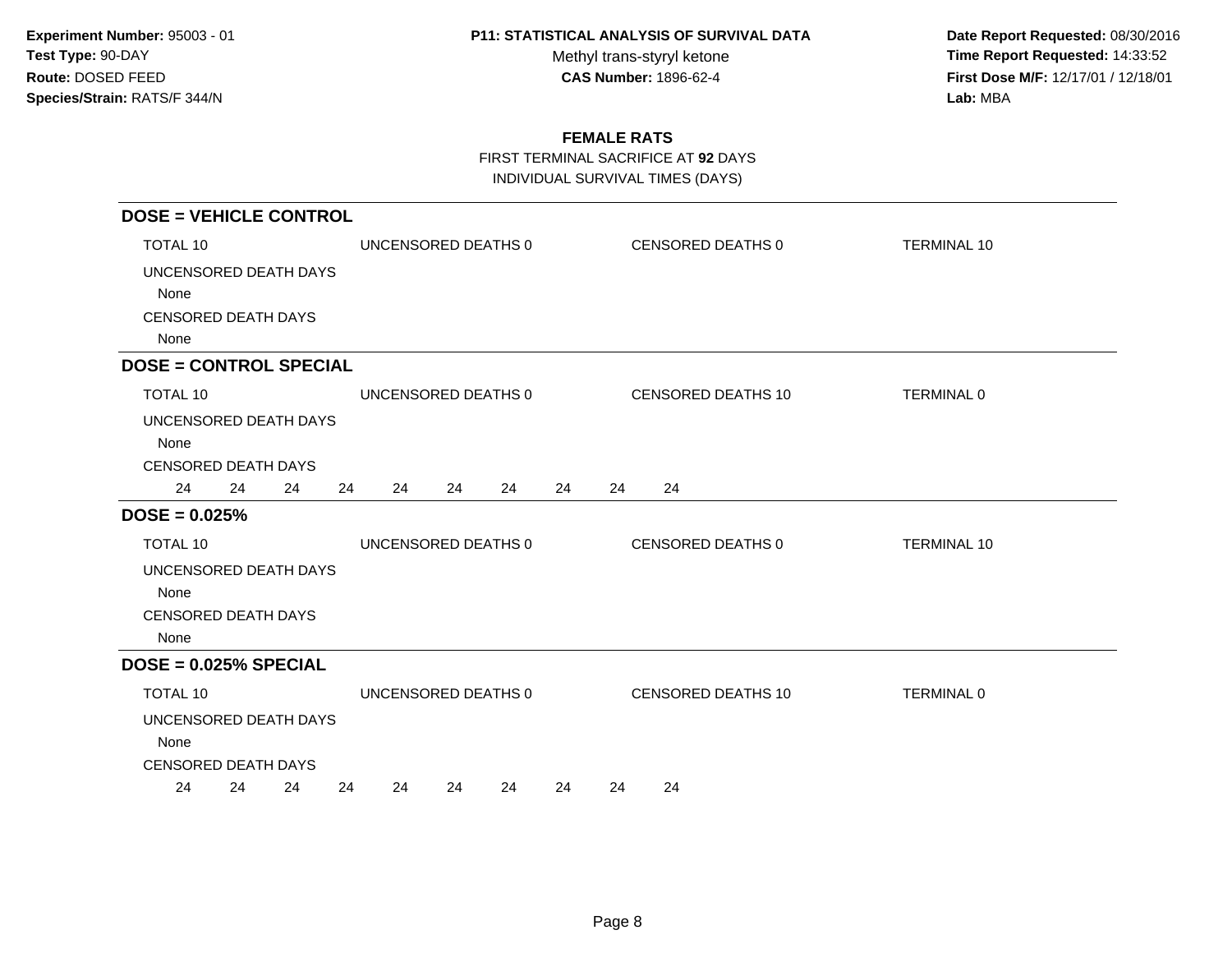Methyl trans-styryl ketone<br>CAS Number: 1896-62-4

 **Date Report Requested:** 08/30/2016 **Time Report Requested:** 14:33:52 **First Dose M/F:** 12/17/01 / 12/18/01<br>Lab: MBA **Lab:** MBA

## **FEMALE RATS**

FIRST TERMINAL SACRIFICE AT **92** DAYS

| $DOSE = 0.05%$                                                      |          |                                          |    |    |    |    |                          |  |                    |
|---------------------------------------------------------------------|----------|------------------------------------------|----|----|----|----|--------------------------|--|--------------------|
| <b>TOTAL 10</b>                                                     |          | CENSORED DEATHS 0<br>UNCENSORED DEATHS 0 |    |    |    |    |                          |  | <b>TERMINAL 10</b> |
| UNCENSORED DEATH DAYS                                               |          |                                          |    |    |    |    |                          |  |                    |
| None<br>CENSORED DEATH DAYS                                         |          |                                          |    |    |    |    |                          |  |                    |
| None                                                                |          |                                          |    |    |    |    |                          |  |                    |
| $DOSE = 0.05\% SPECIAL$                                             |          |                                          |    |    |    |    |                          |  |                    |
| TOTAL 10                                                            |          | UNCENSORED DEATHS 0                      |    |    |    |    | CENSORED DEATHS 10       |  | <b>TERMINAL 0</b>  |
| UNCENSORED DEATH DAYS<br>None<br><b>CENSORED DEATH DAYS</b>         |          |                                          |    |    |    |    |                          |  |                    |
| 24<br>24                                                            | 24<br>24 | 24                                       | 24 | 24 | 24 | 24 | 24                       |  |                    |
| $DOSE = 0.1%$                                                       |          |                                          |    |    |    |    |                          |  |                    |
| <b>TOTAL 10</b>                                                     |          | UNCENSORED DEATHS 0                      |    |    |    |    | <b>CENSORED DEATHS 0</b> |  | <b>TERMINAL 10</b> |
| UNCENSORED DEATH DAYS<br>None<br><b>CENSORED DEATH DAYS</b><br>None |          |                                          |    |    |    |    |                          |  |                    |
| $DOSE = 0.1%$ SPECIAL                                               |          |                                          |    |    |    |    |                          |  |                    |
| TOTAL 10                                                            |          | UNCENSORED DEATHS 0                      |    |    |    |    | CENSORED DEATHS 10       |  | <b>TERMINAL 0</b>  |
| UNCENSORED DEATH DAYS<br>None                                       |          |                                          |    |    |    |    |                          |  |                    |
| <b>CENSORED DEATH DAYS</b><br>24<br>24                              | 24<br>24 | 24                                       | 24 | 24 | 24 | 24 | 24                       |  |                    |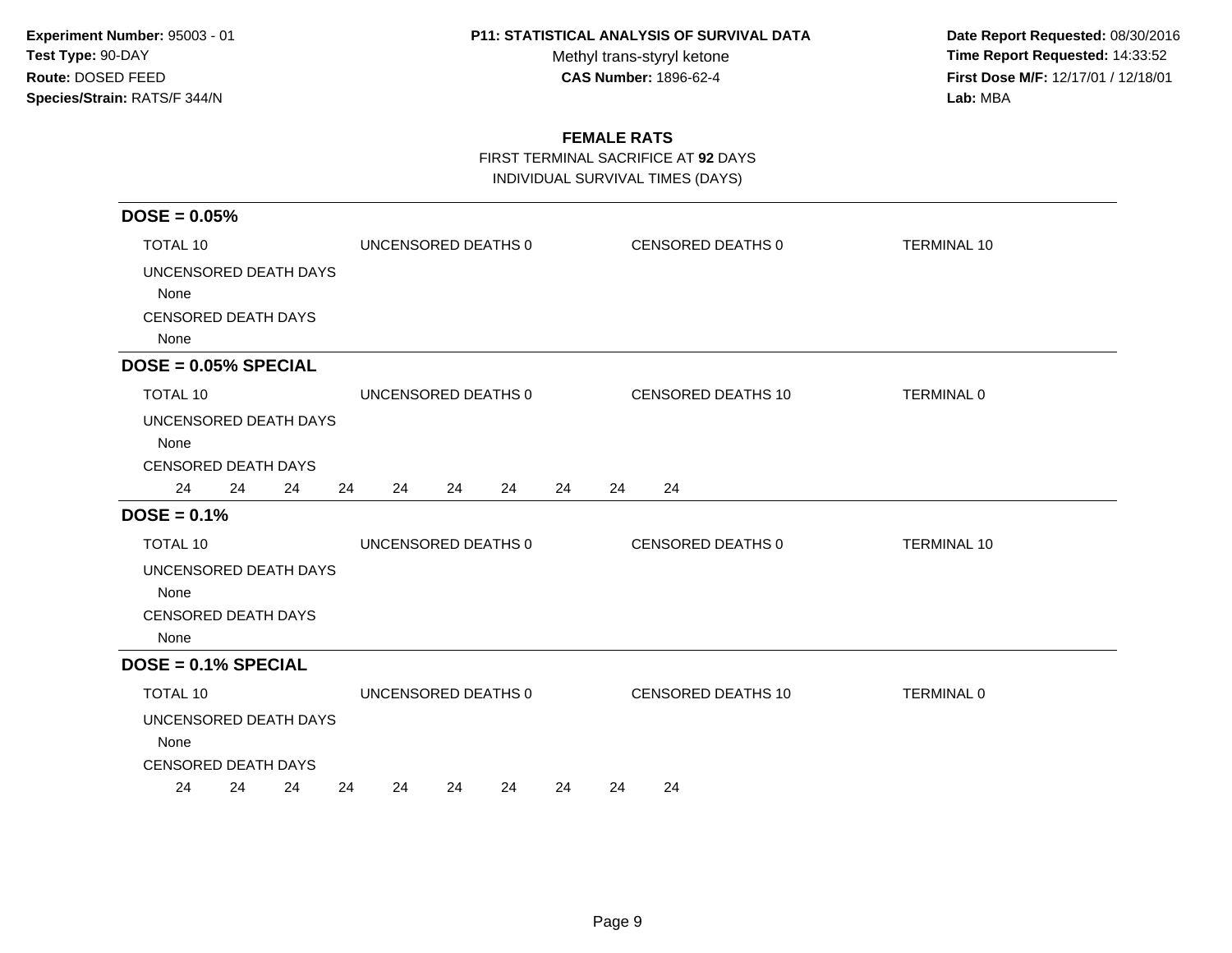Methyl trans-styryl ketone<br>CAS Number: 1896-62-4

 **Date Report Requested:** 08/30/2016 **Time Report Requested:** 14:33:52 **First Dose M/F:** 12/17/01 / 12/18/01<br>Lab: MBA **Lab:** MBA

## **FEMALE RATS**

FIRST TERMINAL SACRIFICE AT **92** DAYS

| $DOSE = 0.2%$                                                       |                     |                     |    |                           |                    |
|---------------------------------------------------------------------|---------------------|---------------------|----|---------------------------|--------------------|
| <b>TOTAL 10</b>                                                     |                     | UNCENSORED DEATHS 0 |    | <b>CENSORED DEATHS 0</b>  | <b>TERMINAL 10</b> |
| UNCENSORED DEATH DAYS                                               |                     |                     |    |                           |                    |
| None                                                                |                     |                     |    |                           |                    |
| <b>CENSORED DEATH DAYS</b><br>None                                  |                     |                     |    |                           |                    |
| $DOSE = 0.2%$ SPECIAL                                               |                     |                     |    |                           |                    |
| <b>TOTAL 10</b>                                                     |                     | UNCENSORED DEATHS 0 |    | <b>CENSORED DEATHS 10</b> | <b>TERMINAL 0</b>  |
| UNCENSORED DEATH DAYS<br>None<br><b>CENSORED DEATH DAYS</b>         |                     |                     |    |                           |                    |
| 24<br>24<br>24                                                      | 24<br>24            | 24<br>24            | 24 | 24<br>24                  |                    |
| $DOSE = 0.4%$                                                       |                     |                     |    |                           |                    |
| <b>TOTAL 10</b>                                                     | UNCENSORED DEATHS 0 |                     |    | <b>CENSORED DEATHS 0</b>  | <b>TERMINAL 10</b> |
| UNCENSORED DEATH DAYS<br>None<br><b>CENSORED DEATH DAYS</b><br>None |                     |                     |    |                           |                    |
| $DOSE = 0.4%$ SPECIAL                                               |                     |                     |    |                           |                    |
| <b>TOTAL 10</b>                                                     | UNCENSORED DEATHS 0 |                     |    | <b>CENSORED DEATHS 10</b> | TERMINAL 0         |
| UNCENSORED DEATH DAYS<br>None<br><b>CENSORED DEATH DAYS</b>         |                     |                     |    |                           |                    |
| 24<br>24<br>4                                                       | 24<br>24            | 24<br>24            | 24 | 24<br>24                  |                    |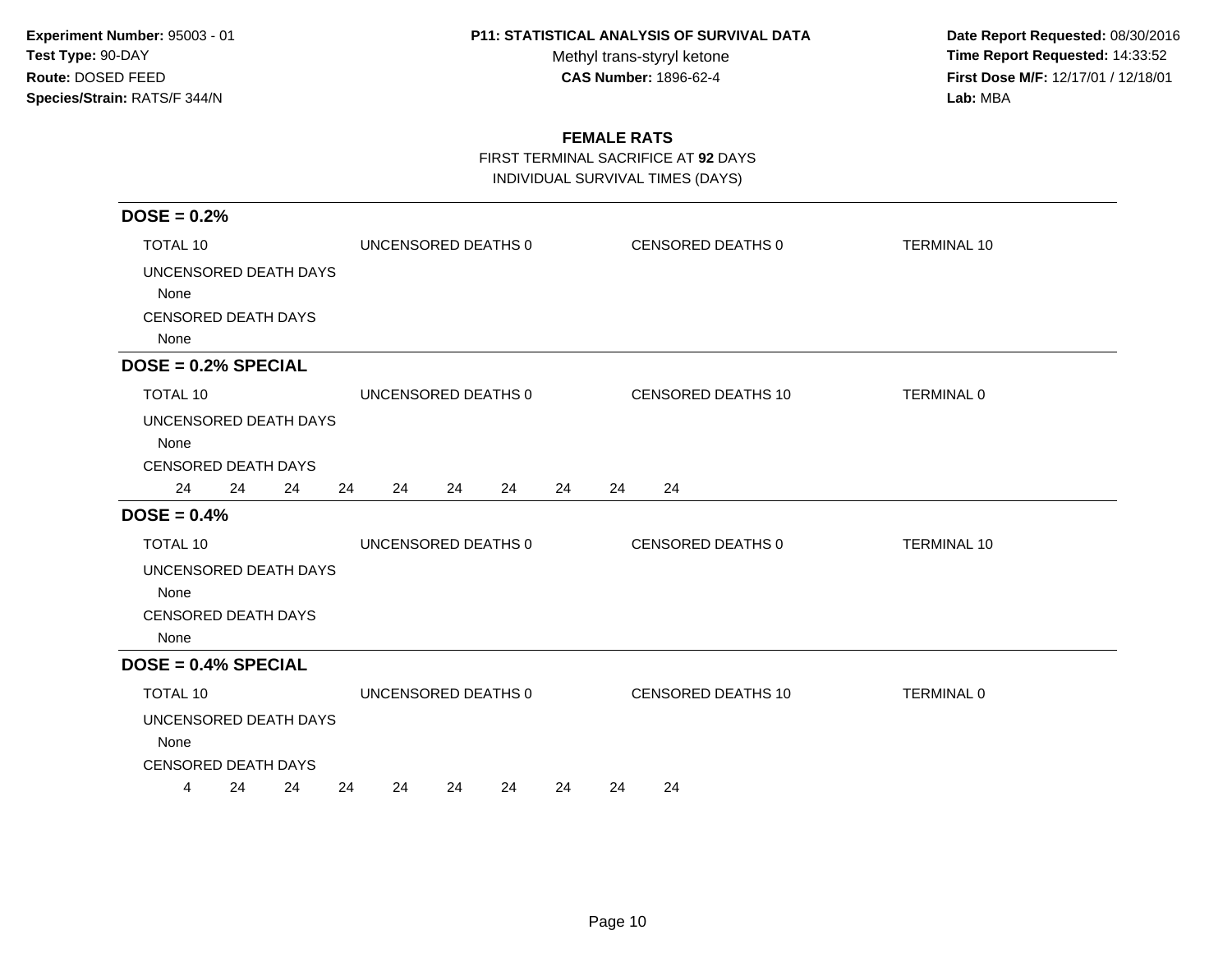#### **P11: STATISTICAL ANALYSIS OF SURVIVAL DATA**

Methyl trans-styryl ketone<br>CAS Number: 1896-62-4

 **Date Report Requested:** 08/30/2016 **Time Report Requested:** 14:33:52 **First Dose M/F:** 12/17/01 / 12/18/01<br>**Lab:** MBA **Lab:** MBA

### **FEMALE RATS**

FIRST TERMINAL SACRIFICE AT **92** DAYS

| <b>KAPLAN-MEIER SURVIVAL PROBABILITY ESTIMATES (%)</b> |                                                             |       |       |       |       |       |       |       |       |       |  |  |
|--------------------------------------------------------|-------------------------------------------------------------|-------|-------|-------|-------|-------|-------|-------|-------|-------|--|--|
| <b>DOSE</b>                                            | <b>TIME (DAYS)</b>                                          |       |       |       |       |       |       |       |       |       |  |  |
|                                                        | 10<br>20<br>30<br>50<br>60<br>70<br>80<br>90<br>92(A)<br>40 |       |       |       |       |       |       |       |       |       |  |  |
| <b>VEHICLE CONTROL</b>                                 | 100.0                                                       | 100.0 | 100.0 | 100.0 | 100.0 | 100.0 | 100.0 | 100.0 | 100.0 | 100.0 |  |  |
| <b>CONTROL SPECIAL</b>                                 | 100.0                                                       | 100.0 | 0.0   | 0.0   | 0.0   | 0.0   | 0.0   | 0.0   | 0.0   | 0.0   |  |  |
| 0.025%                                                 | 100.0                                                       | 100.0 | 100.0 | 100.0 | 100.0 | 100.0 | 100.0 | 100.0 | 100.0 | 100.0 |  |  |
| 0.025% SPECIAL                                         | 100.0                                                       | 100.0 | 0.0   | 0.0   | 0.0   | 0.0   | 0.0   | 0.0   | 0.0   | 0.0   |  |  |
| 0.05%                                                  | 100.0                                                       | 100.0 | 100.0 | 100.0 | 100.0 | 100.0 | 100.0 | 100.0 | 100.0 | 100.0 |  |  |
| 0.05% SPECIAL                                          | 100.0                                                       | 100.0 | 0.0   | 0.0   | 0.0   | 0.0   | 0.0   | 0.0   | 0.0   | 0.0   |  |  |
| 0.1%                                                   | 100.0                                                       | 100.0 | 100.0 | 100.0 | 100.0 | 100.0 | 100.0 | 100.0 | 100.0 | 100.0 |  |  |
| 0.1% SPECIAL                                           | 100.0                                                       | 100.0 | 0.0   | 0.0   | 0.0   | 0.0   | 0.0   | 0.0   | 0.0   | 0.0   |  |  |
| 0.2%                                                   | 100.0                                                       | 100.0 | 100.0 | 100.0 | 100.0 | 100.0 | 100.0 | 100.0 | 100.0 | 100.0 |  |  |
| 0.2% SPECIAL                                           | 100.0                                                       | 100.0 | 0.0   | 0.0   | 0.0   | 0.0   | 0.0   | 0.0   | 0.0   | 0.0   |  |  |
| 0.4%                                                   | 100.0                                                       | 100.0 | 100.0 | 100.0 | 100.0 | 100.0 | 100.0 | 100.0 | 100.0 | 100.0 |  |  |
| 0.4% SPECIAL                                           | 100.0                                                       | 100.0 | 0.0   | 0.0   | 0.0   | 0.0   | 0.0   | 0.0   | 0.0   | 0.0   |  |  |

(A) FIRST TERMINAL SACRIFICE<br>(B) THE FIRST ENTRY IS THE TREND TEST (TARONE, 1975) RESULT. SUBSEQUENT ENTRIES ARE THE RESULTS OF PAIRWISE TESTS (COX, 1972). NEGATIVE TRENDS ARE INDICATED BY "N".<br>(C) MEAN OF ALL UNCENSORED D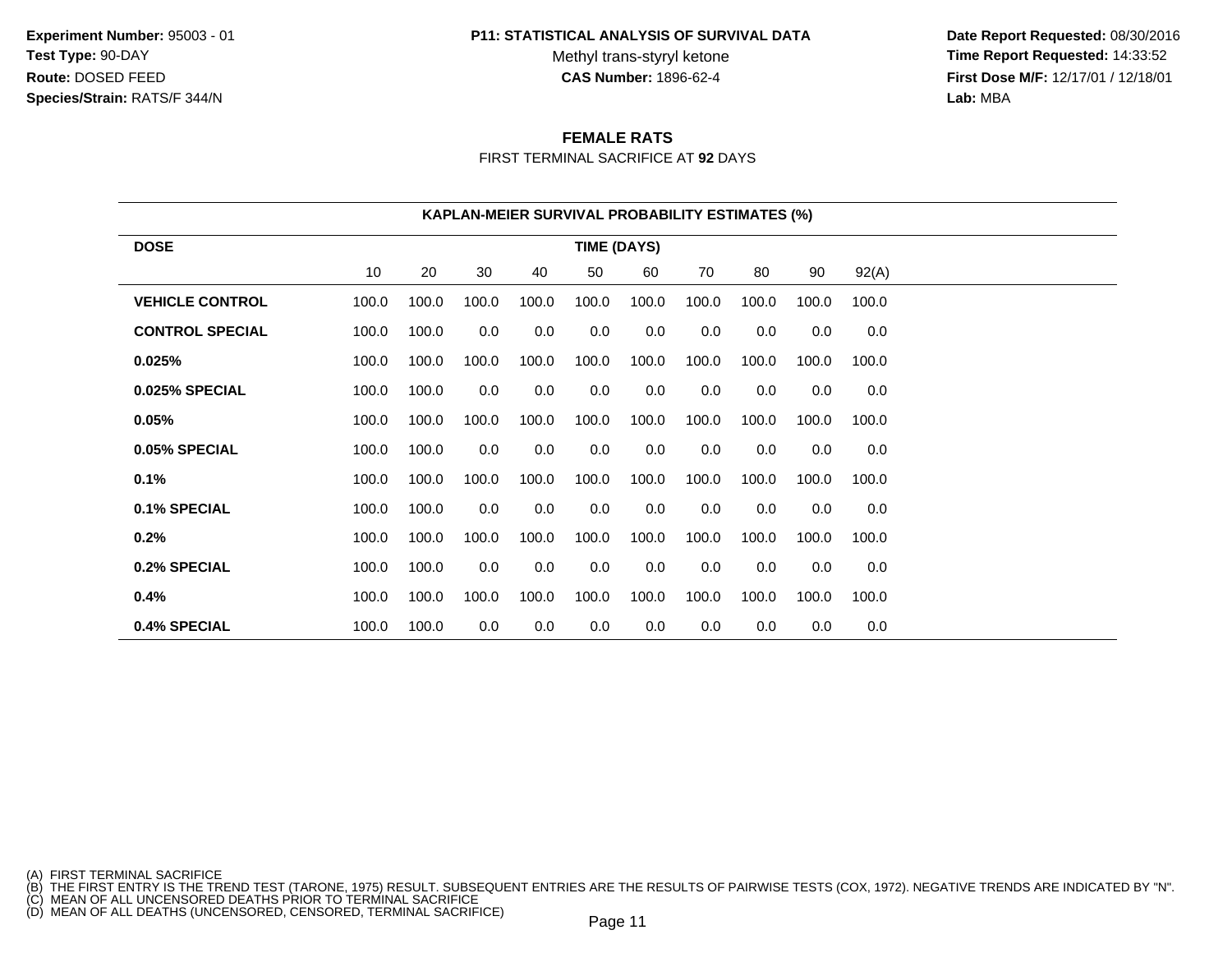Methyl trans-styryl ketone<br>CAS Number: 1896-62-4

 **Date Report Requested:** 08/30/2016 **Time Report Requested:** 14:33:52 **First Dose M/F:** 12/17/01 / 12/18/01<br>**Lab:** MBA **Lab:** MBA

### **FEMALE RATS**

FIRST TERMINAL SACRIFICE AT **92** DAYS

| <b>SURVIVAL SUMMARY STATISTICS</b>                                  |                        |                        |               |                                     |  |  |  |  |
|---------------------------------------------------------------------|------------------------|------------------------|---------------|-------------------------------------|--|--|--|--|
| <b>DOSE</b>                                                         | <b>VEHICLE CONTROL</b> | <b>CONTROL SPECIAL</b> | 0.025%        | 0.025% SPECIAL                      |  |  |  |  |
| <b>SURVIVAL AT END OF STUDY</b><br>(KAPLAN-MEIER)                   | 100.0%                 | 0.0%                   | 100.0%        | 0.0%                                |  |  |  |  |
| <b>SIGNIFICANCE (B)</b><br>(LIFE TABLE)                             | -----                  | -----                  | -----         | -----                               |  |  |  |  |
| <b>MEAN DAY OF</b><br><b>NATURAL DEATHS (C)</b><br>(STANDARD ERROR) | ٠.<br>(.)              | $\mathbf{r}$<br>(.)    | (.)           | $\bullet$<br>$\left( \cdot \right)$ |  |  |  |  |
| <b>MEAN LIFE SPAN (D)</b><br>(STANDARD ERROR)                       | 92.0<br>(0.0)          | 24.0<br>(0.0)          | 92.0<br>(0.0) | 24.0<br>(0.0)                       |  |  |  |  |
| <b>DOSE</b>                                                         | 0.05%                  | 0.05% SPECIAL          | 0.1%          | 0.1% SPECIAL                        |  |  |  |  |
| <b>SURVIVAL AT END OF STUDY</b><br>(KAPLAN-MEIER)                   | 100.0%                 | 0.0%                   | 100.0%        | 0.0%                                |  |  |  |  |
| SIGNIFICANCE (B)                                                    | -----                  | -----                  | $- - - - -$   | -----                               |  |  |  |  |

----- ----- ----- -----

(.) (.) (.) (.)

0 24.0 29.0 24.0 24.0

(0.0)  $(0.0)$  (0.0)  $(0.0)$  (0.0)

. . . .

92.0

(0.0)

(A) FIRST TERMINAL SACRIFICE

(LIFE TABLE)**MEAN DAY OF**

**NATURAL DEATHS (C)**

(STANDARD ERROR)**MEAN LIFE SPAN (D)**

(STANDARD ERROR)

(B) THE FIRST ENTRY IS THE TREND TEST (TARONE, 1975) RESULT. SUBSEQUENT ENTRIES ARE THE RESULTS OF PAIRWISE TESTS (COX, 1972). NEGATIVE TRENDS ARE INDICATED BY "N".<br>(C) MEAN OF ALL UNCENSORED DEATHS PRIOR TO TERMINAL SACRI